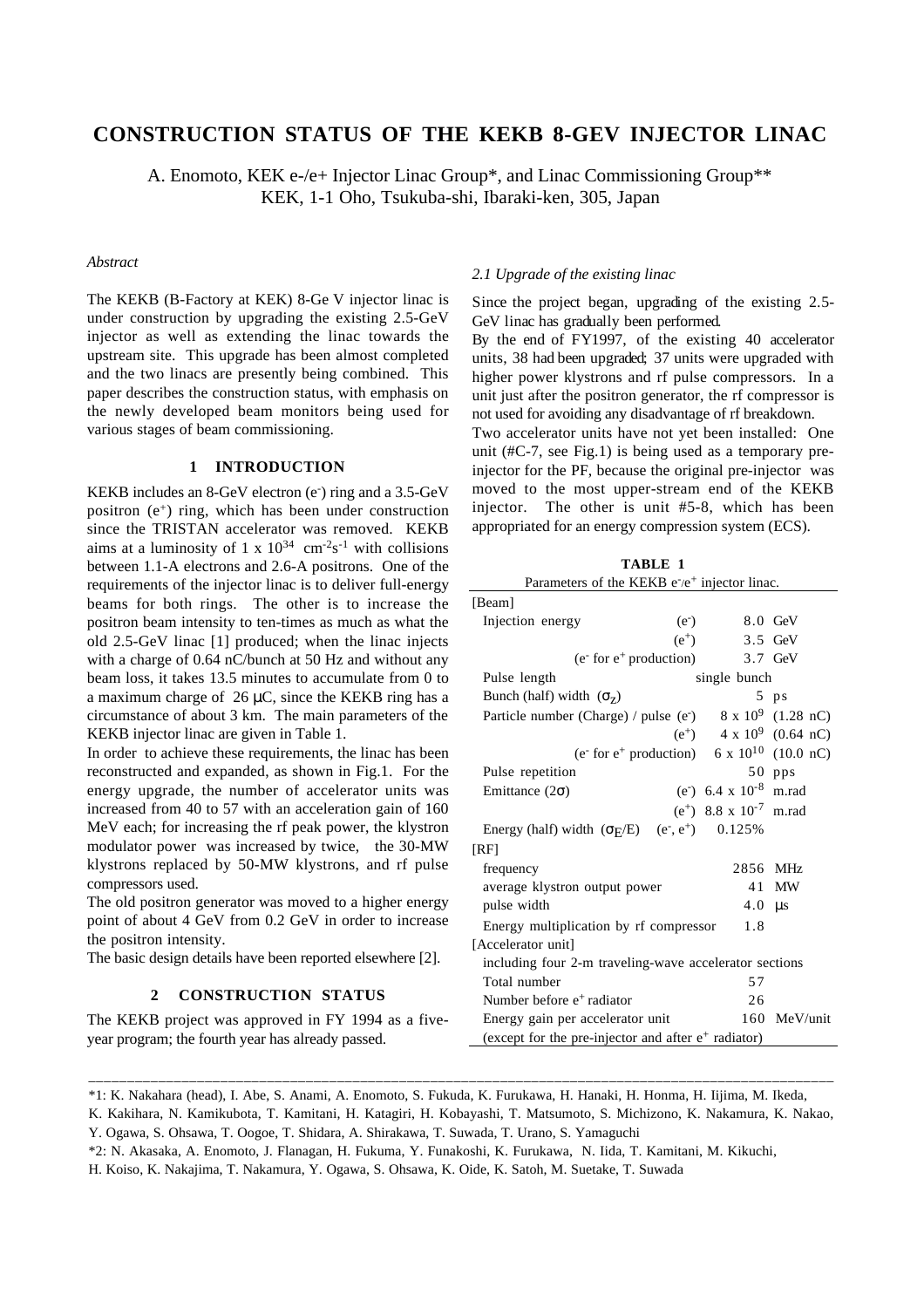The temporary pre-injector has a gun, a prebuncher, and a main buncher. In order to combine the extended linac with the existing linac, and continue PF injection, the gun has been installed off the beam line with a 90-degree bending magnet. The electron beams from the temporary pre-injector were accelerated through the entire linac. Beams of about 300 pC/pulse could be transmitted at a gun beam of 500-pC.

All of the beam-transport magnets of the existing linac were replaced or improved so as to accommodate higher energy beams, adding beam-position monitors at every location of the quadrupole magnets.

Rf conditioning was continued during May and June, 1997, in order to achieve an average rf power of 41 MW. Some of them, which had been upgraded before the summer of 1996, were conditioned up to this target within 3 weeks; others took 5 weeks, and one did not achieve this goal. Since electric discharging was frequently observed for a faster rf phase-switching time concerning SLED, in such cases the switching time was loosened up to about 0.2 µs during conditioning.

Because an energy-analyzing station (EAS) at the end of the linac, which can measure energy up to 8 GeV, had not yet been prepared, an EAS at the end of Sector 2 was used in order to prove the acceleration gain. The beam energy was measured to be 2.16 GeV. Since a preinjector and 13 accelerator units were used, the average accelerator gain per unit was more than 160 MeV, which is the target of the KEKB linac.

#### *2.2 Extended linac*

The expansion buildings were completed by January, 1996. The extended linac has a pre-injector and 17 accelerator units. These are divided into Sector A to C, as shown in Fig.1.

In the pre-injector (unit #A-1), before a pre-buncher and a buncher of fundamental frequency, 114.24-MHz and 571.2-MHz sub-harmonic bunchers (SHB) were added in order to compress 2-ns gun pulses to single-bunch beams. The power supplies for the SHB are 5 kW and 10 kW, respectively.

The extended was been constructed and tested separately from the existing linac during FY1997.

All of the accelerator units were finished by October, 1997. RF conditioning was started on October 7th, 1997. Using automatic conditioning software, it was successfully completed from upper stream. By December 24th, the upstream 1.5-GeV part before a 180-degree linac arc was commissioned.

The 180-degree linac arc, an achromatic and isochronous beam-transport system, was completed at the end of February, 1998. For dispersion and isochronicity corrections, bpms and a streak camera were effectively used.

#### **3 RESEARCH AND DEVELOPMENTS**

There were various important contributions for constructing the KEKB injector linac [3]-[12]. For example, in order to replace the old klystrons while continuing operation for the PF ring, a dimensioncompatible, compact high-power klystron was developed; for establishing a synchronizing system between the linac and ring accelerating frequency, a low phase-noise master oscillator of 571.2 MHz, multipliers, and dividers were newly fabricated; also new accelerator sections were fabricated by electroplating technology. These were reported at past international and domestic accelerator conferences.

In this paper, progress concerning beam-instrumentation system is described. We have used it in commissioning the extended part of the KEKB injector, as follows:

- (1) Beam screens for:
- rough orbit adjustment,
- emittance measurement and matching with randomshutter cameras and an image-analyzing device,
- spectrum measurement,
- (2) Beam position monitors for:
- automatic search for quadrupole center,
- betatron oscillation measurement,
- correlation plot of emittance growth vs. beam orbit,
- dispersion (Rn6, Rn66) measurements and correction in/after the linac arc,



Fig.1 Layout of the 8-GeV e<sup>-</sup> / 3.5 GeV e<sup>+</sup> KEKB injector linac. Fourty accelerator units of the old 2.5-GeV linac were energyupgraded from about 67.5 to 160 MeV/unit in average; and, new 17 units were added at the upstream site. The old and new linacs were combined during March 23 to 30, 1998.